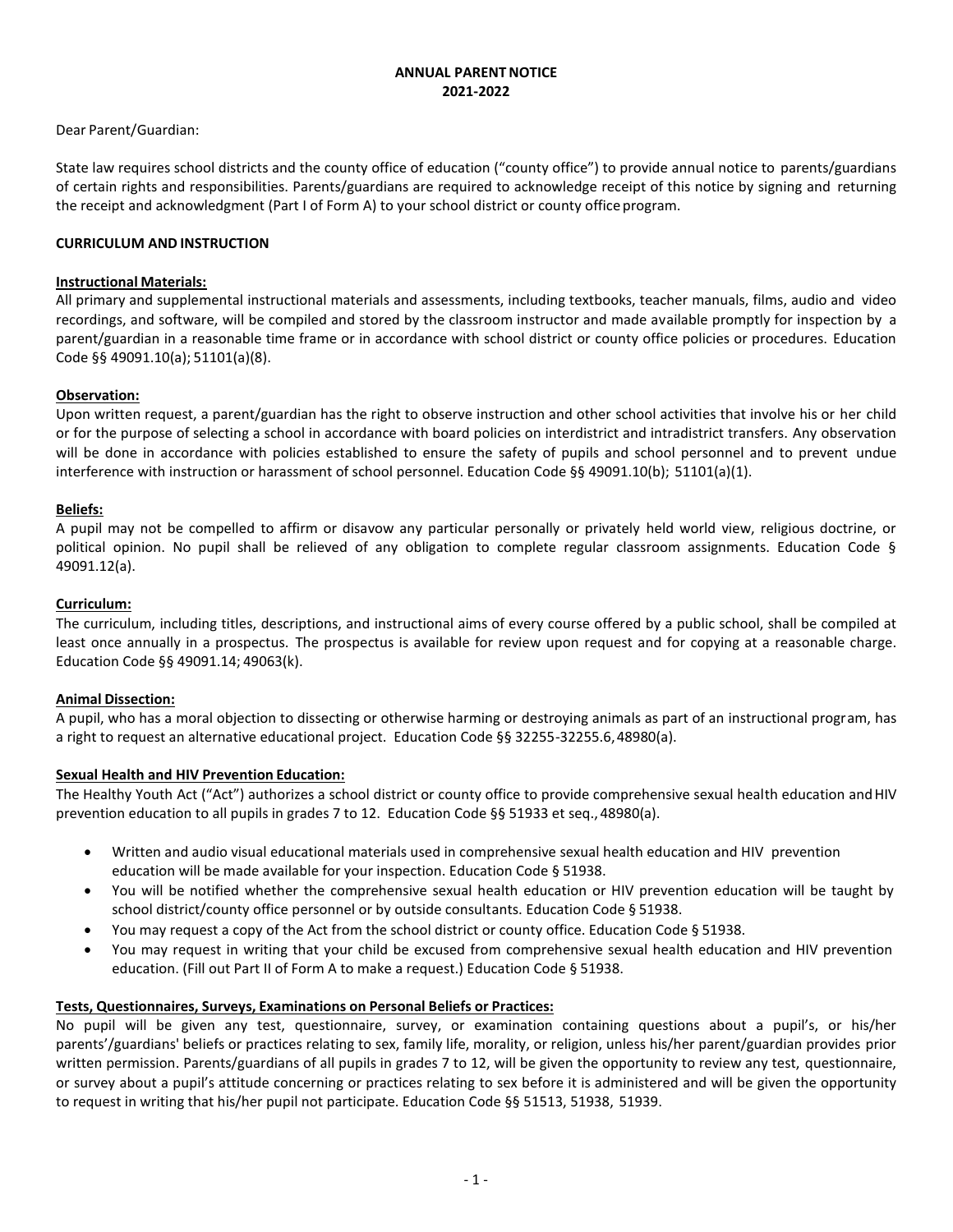## **Minimum Days and Staff Development:**

Attached to this notice is the calendar for the school year which includes the current schedule of any minimum days or pupil-free staff development days. Parents/guardians will be notified during the school year of any additional minimum days and pupil-free staff development days not later than one month before the scheduled minimum or pupil-free day. Education Code § 48980(c).

### **PUPIL BEHAVIOR AND DISCIPLINE**

### **Sexual Harassment:**

The school district and county office prohibit sexual harassment of or by any pupil or by anyone employed by or otherwise working or volunteering for the school district or county office. Prohibited sexual harassment includes but is not limited to unwelcome sexual advances, requests for sexual favors and other verbal, visual, or physical conduct of a sexual nature. Any person who feels that he/she is being discriminated against or harassed should immediately contact their principal or designee so that he/she can address the situation. A written complaint may be filed in accordance with the district or county office's Uniform Complaint Procedures. Written complaint procedures are available at all school sites. A copy of the school district or county office's written policy on sexual harassment, as it pertains to pupils, is attached to this notice. Education Code §§ 48980(f), 212.5, 231.5; 5 C.C.R. § 4917.

### **Evaluations:**

A pupil may not be tested for behavioral, mental, or emotional evaluation without the informed written consent of his or her parent/guardian. Education Code § 49091.12(c).

### **Unexcused Absence:**

Parents/guardians will be notified in a timely manner if their child is absent from school without permission. Education Code § 51101(a)(4).

### **Truancy:**

Upon your child's initial classification as a truant, you will be notified of the following:

- a. That your child is truant.
- b. That you are obligated to compel the attendance of your child at school.
- c. That you may be guilty of a criminal infraction and subject to prosecution if you fail to meet this obligation.
- d. That alternative educational programs are available in the district.
- e. That you have the right to meet with appropriate school personnel to discuss solutions to your child's truancy.
- f. That your child may be subject to arrest or temporary custody.
- g. That your child (if 13 to 17 years of age) may be subject to suspension, restriction, or delay of his/her driving privilege.
- h. That it may be recommended that you accompany your child to school and attend classes with him/her for oneday.

Education Code § 48260.5.

### **Chronic Truancy:**

The parent/guardian of any pupil in grades 1 through 8 who is found to be a "chronic truant" may be found guilty of a misdemeanor. Education Code § 48263.6; Penal Code § 270.1.

### **Pupil Discipline Rules:**

A copy of the school's pupil discipline rules may be obtained by contacting the principal or his/her designee. The parent/guardian of a pupil who has been suspended by a teacher may be required to attend a portion of a school day in the class of his or her child or ward. Education Code §§ 35291, 48980(a), 48900.1.

### **PUPIL HEALTH, SAFETY AND MEDICALTREATMENT**

### **Fingerprint Policy:**

Information concerning the school district or the county office's pupil fingerprint policy, if any, is provided at the time of enrollment. Education Code §§ 32390, 48980(e).

### **Confidential Medical Services:**

Pupils enrolled in grades 7 through 12 may be excused from school by school authorities for the purpose of obtaining confidential medical services without the consent of the pupil's parent. Education Code §46010.1.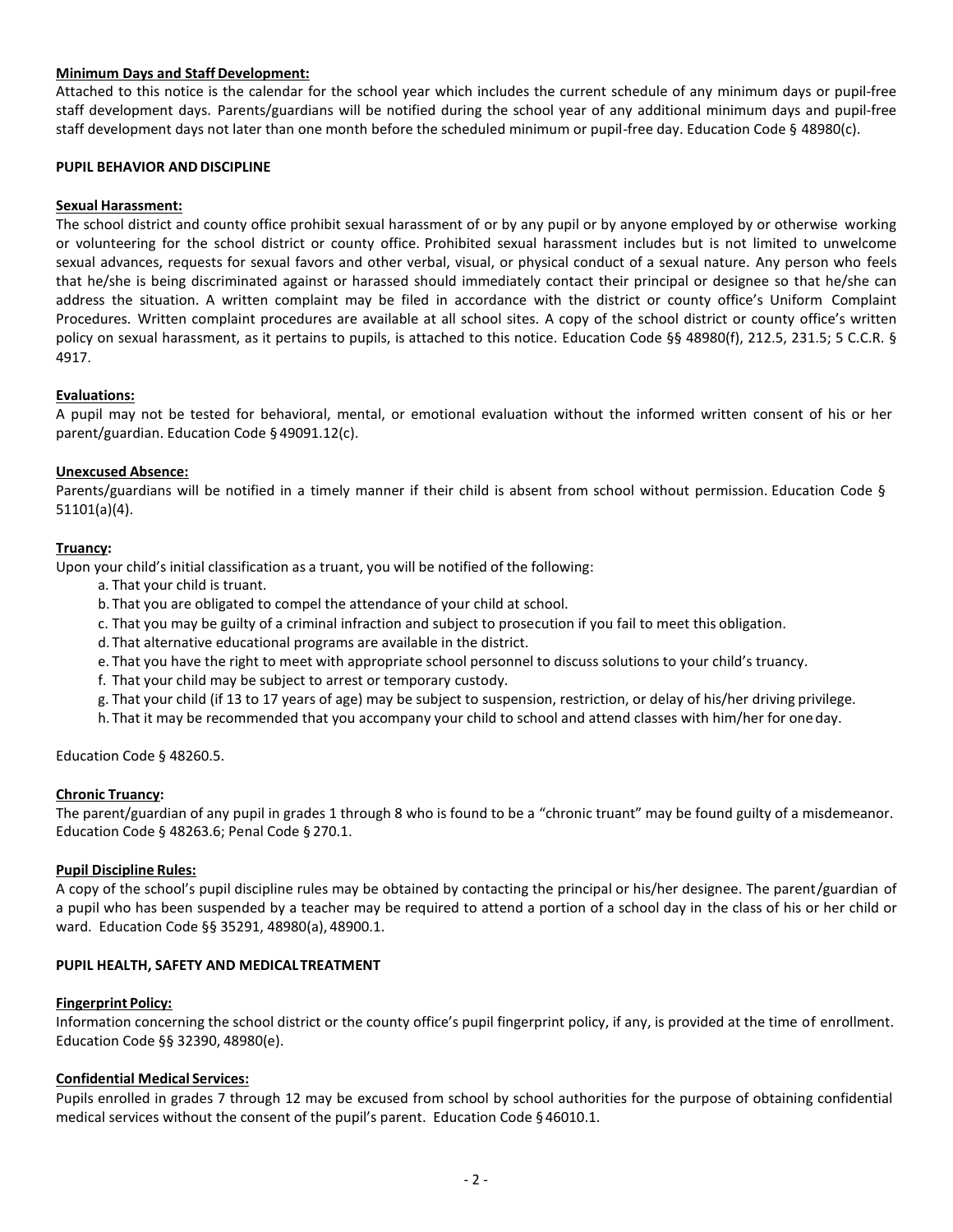### **Pupil Immunization:**

No student shall be admitted to school until the student is immunized as required by law. The district may permit a licensed physician and surgeon, or other health care practitioner who is acting under the direction of a supervision physician or surgeon, to administer an immunizing agent to a student whose parent or guardian has consented in writing to the administration of such immunization agent. When there is good cause to believe that a student has been exposed to a communicable disease and his or her documentary proof of immunization status does not show proof of immunization against that disease, the student may be temporally excluded from school until the local health officer is satisfied the student is no longer at risk of developing or transmitting the disease.

If a parent or guardian files with the governing authority a written statement by a licensed physician to the effect that the physical condition of the child is such, or medical circumstances relating to the child are such, that immunization is not considered safe, indicating the specific nature and probable duration of the medical condition or circumstances, including, but not limited to, family medical history, for which the physician does not recommend immunization, that child shall be exempt from the immunization requirements. Any child with a medical exemption authorized prior to January 1, 2020, shall be allowed continued enrollment until he/she enrolls in the next grade span. "Grade span" means (1) from birth through preschool; (2) transitional kindergarten through 6th grade; and (3) grades 7 through 12. Commencing July 1, 2021, a student may not be unconditionally admitted or readmitted, or admitted/advance to the seventh grade, unless he/she has been immunized or files a medical exemption that is compliant with a required statewide form.

Effective January 1, 2016, the California Legislature eliminated the exemption from specified immunization requirements based upon personal beliefs. A student who, prior to January 1, 2016, submitted a letter or affidavit on file with his/her school stating beliefs opposed to immunization shall be allowed enrollment until the student enrolls in the next grade span. "Grade span" means (1) from birth through preschool; (2) transitional kindergarten through 6th grade; and (3) grades 7 through 12.

Health and Safety Code §§ 120335, 120370; Education Code §§ 48216, 48980(a), 49403.

### **Physical Examinations:**

A child may be excluded from physical examination whenever a parent/guardian files a written statement with the school that they will not consent to a physical examination of their child. Whenever there is good reason to believe the child is suffering from a recognized contagious or infectious disease, the child will be excluded from school attendance. (School children are examined for vision, hearing, and curvature of the spine at selected grade levels.) Education Code §§ 48980(a), 49450 – 49455.

State law requires that for each child enrolled in the first grade, the parent/guardian must present within 90 days after entrance, a certificate, signed by a physician, verifying that the child has received appropriate health screening and evaluation including a physical examination within the last 18 months. A parent/guardian may file with the school district a written objection or waiver stating the reasons why he or she was unable to obtain such services. Free health screening is available for low income children for up to 18 months prior to entry into  $1^{st}$  grade. Parents/guardians are encouraged to obtain required health screenings simultaneously with required immunizations. Health and Safety Code §§ 124085, 124105.

## **Psychological Testing:**

A parent/guardian has the right to receive information about psychological testing the school does involving their child and to deny permission to give the test. Education Code § 51101(a)(13).

## **Pupil Medication:**

Any pupil who must take prescribed medication at school and who desires assistance of school personnel must submit a written statement of instruction from the physician or surgeon or physician assistant, as specified by law, detailing the name of the medication, method, amount, and time schedules by which the mediation is to be taken, and a written statement from the pupil's parent, foster parent, or guardian indicating their desire to have the school assist in administering the physician and surgeon, or physician assistant's instructions. Any student who wishes to carry and self-administer prescription auto-injectable epinephrine and/or self-administered inhaled asthma medication must submit both a written statement of instruction from their physician or surgeon or physician assistant, as specified by law, that includes a confirmation that the student is able to self-administer such medication, and a written statement from the pupil's parent, foster parent, or guardian consenting to the self-administration, as well as applicable releases. Any pupil who uses auto-injectable epinephrine or inhaled asthma medication in a manner other than as prescribed is subject to discipline. Education Code §§ 48980(a), 49423, 49423.1.

### **Continuing Medication:**

A parent/guardian of a pupil on a continuing medication regimen for a non-episodic condition shall inform the school of the medication being taken, the current dosage, and the name of the supervising physician. With a parent/guardian consent, the school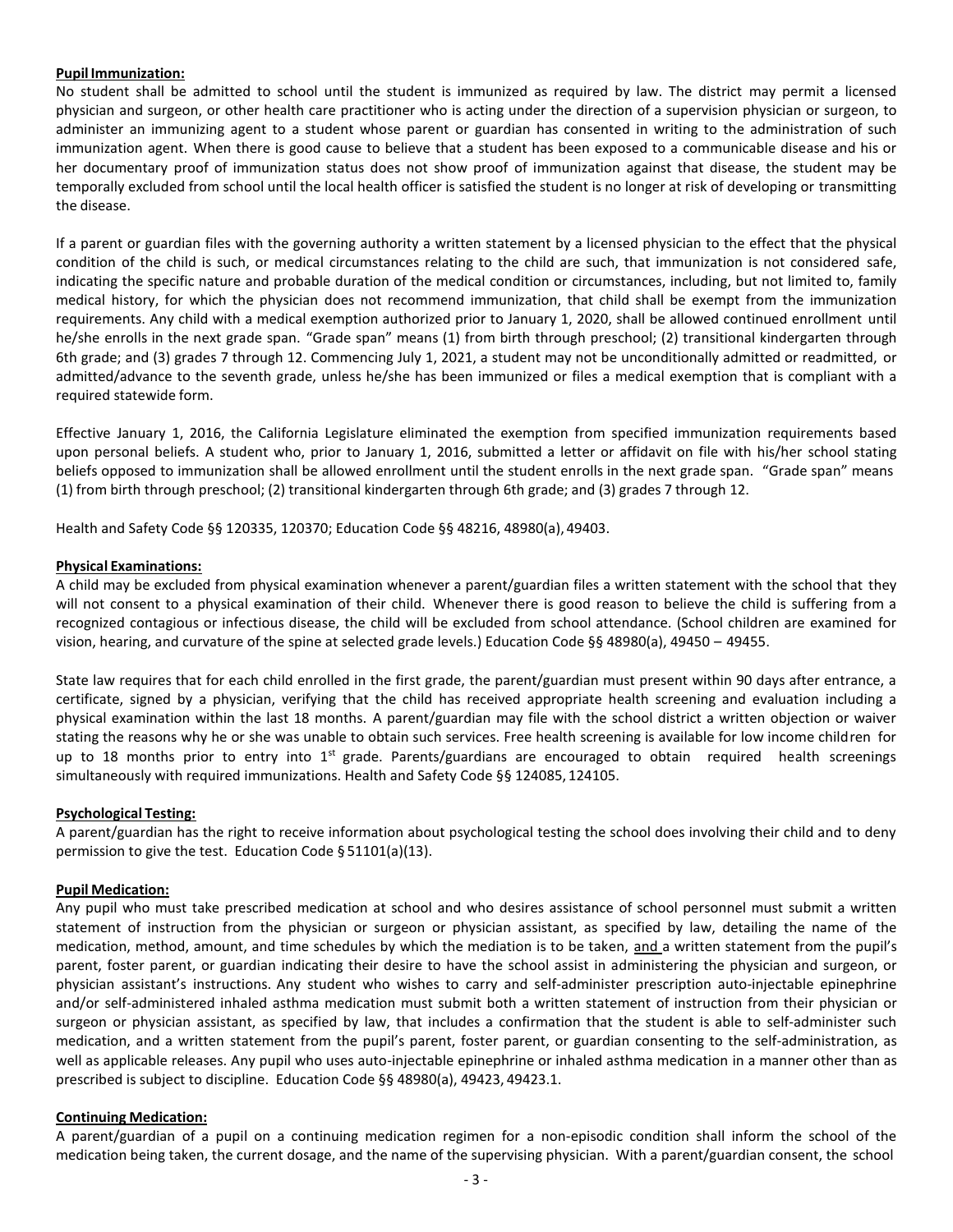nurse or other designated employee may communicate with the physician with regard to the possible effects of the drug on the child's physical, intellectual and social behavior, as well as possible behavioral signs and symptoms of adverse side effects, omission, or over dosage. Education Code § 49480.

### **Pupil Insurance:**

The school district or county office may provide or make available medical or hospital services, or both, for injuries to pupils arising from school programs or activities. No pupil will be compelled to accept such services. You may obtain further information regarding availability of pupil accident insurance by contacting the school principal. Education Code §§ 48980(a), 49472.

### **Emergency Medical Care:**

All pupils must have an emergency information card filled out and signed by the parent/guardian at the beginning of the school year. If your child is ill or injured during regular school hours and, requires reasonable medical treatment, and if you cannot be reached, the school district, county office or the principal cannot be held liable for reasonable treatment of your ill or injured child without your prior consent, unless you have previously filed a written objection to any medical treatment other than first aid. Education Code §§ 49407; 49408.

## **Pupil Safety:**

A parent/guardian has the right to have a safe and supportive learning environment for his/her child. Education Code § 51101(a)(7).

### **Unsafe School Choice Option:**

Students who attend a persistently dangerous school and students who are victims of a violent criminal offense, while in or on the grounds of a public school must be allowed to attend a safe public school. 5 C.C.R. §§ 11992, 11993; 20 U.S.C. § 7912.

### **Tobacco-Free Campus:**

Use of tobacco products at any time by students, staff, parents, or visitors, is strictly prohibited in county office or district-owned or leased buildings, on county office, school, or district property, and in county office, school, or district vehicles. This prohibition applies to all employees, students, and visitors at any school-sponsored instructional program, activity, or athletic event held on or off county office or district property. Prohibited products include any product containing tobacco or nicotine, including, but not limited to, smokeless tobacco, snuff, chew, clove cigarettes, and electronic cigarettes that can deliver nicotine and non-nicotine vaporized solutions. Health and Safety Code § 104420.

### **Sun Protective Clothing/Sunscreen:**

Any pupil may use articles of sun protective clothing, including hats, for outdoor use during the school day, subject to school district or county office dress code policies. Any pupil may use sunscreen during the school day without a physician's note or prescription but school personnel are not required to assist pupils in applying sunscreen. Education Code § 35183.5.

### **Oral Health Assessment:**

Any pupil, while enrolled in kindergarten in a public school or while enrolled in first grade if the pupil was not previously enrolled in kindergarten, unless excused, must present proof no later than May 31 of the school year of having received an oral assessment by a licensed dentist or other licensed or registered dental health professional. The assessment must be performed no earlier than 12 months prior to initial enrollment of the pupil. Education Code §49452.8.

### **PUPIL PERFORMANCE ANDEVALUATION**

### **School Accountability Report Card:**

A copy of the school district and county office's accountability report card may be obtained from the school upon request. Education Code § 35256.

### **Parent Meeting with Teacher and Principal:**

Upon reasonable notice, a parent/guardian has the right to meet with his/her child's teacher(s) and principal. Education Code § 51101(a)(2).

### **Parent Notification:**

A parent/guardian has the right to be notified concerning their child's classroom and standardized test performances, when their child has been identified as at risk of retention, and to be informed about school rules, including disciplinary rules and procedures, attendance policies, retention and promotion policies, dress codes, school visiting procedures and the person to contact should problems arise with their child. Education Code §§ 48070.5, 51101(a)(5), (9), (12), (16).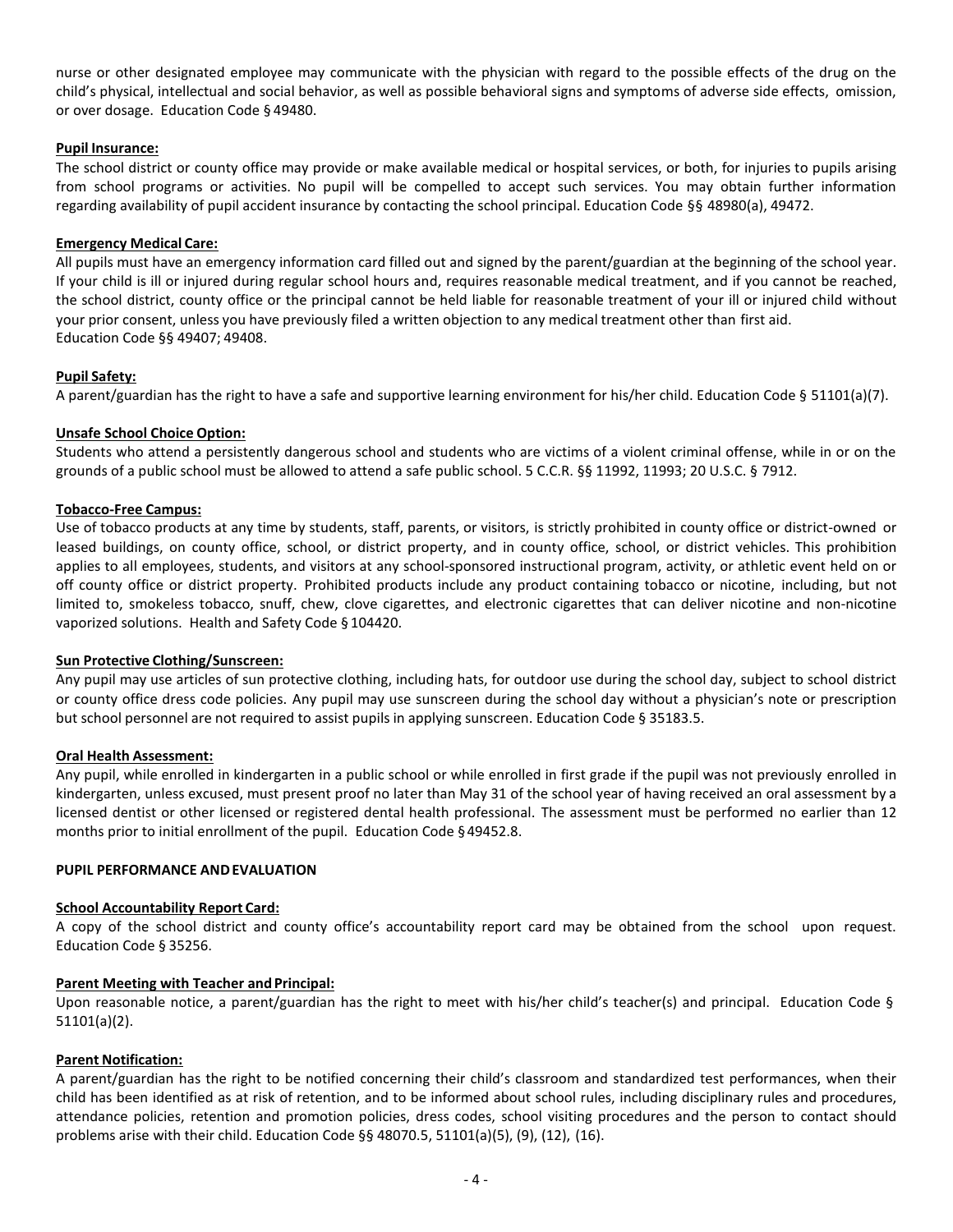## **Academic Expectations:**

A parent/guardian has the right to be informed of the academic expectations of his/her child. Education Code § 51101(a)(11).

### **College Admission Requirements and Career TechnicalInformation:**

School districts offering any of grades 9-12 shall provide the following brief explanation of college admission requirements, a brief description of career technical education, and information about how pupils may meet with school counselors to help them select courses to meet college admission requirements and/or enroll in career technical education courses.

1. College Admission Requirements (A-G Requirements) for California State University (CSU) and University of California (UC)

## Additional information about admission requirements for the CSU system can be found at

[www.csumentor.edu/planning/high\\_school.](http://www.csumentor.edu/planning/high_school) Additional information about admission requirements for the UC system can be found a[t www.universityofcalifornia.edu/admissions.](http://www.universityofcalifornia.edu/admissions) Additional information about course offerings can be found in the high school student handbook.

- a. History or Social Science 2 years
- b. English 4 years
- c. Math 3 years (UC recommends 4 years)
- d. Laboratory Science 2 years (UC recommends 3 years)
- e. Language Other Than English 2 years (UC recommends 3 years)
- f. Visual and Performing Arts 1 year
- g. College Preparatory Elective 1 year
- 2. Career Technical Education (CTE):

Career technical education is a program of study that involves a multiyear sequence of courses that integrates core academic knowledge with technical and occupational knowledge to provide students with a pathway to postsecondary education and careers. Additional information regarding career technical education can be found at [http://www.cde.ca.gov/ci/ct/.](http://www.cde.ca.gov/ci/ct/)

3. Counseling Services

High school counselors are available to meet with parents and students to assist in selecting courses that meet college admission requirements, enroll in CTE, or both. If you would like to schedule an appointment with a counselor, contact the counseling department.

Education Code §§ 48980(k), 51229.

## **Advanced Placement Examination:**

Pupils enrolled in at least one Advanced Placement class and who qualify as economically disadvantaged, may apply for assistance to cover the cost of advanced placement examination fees. Pupils should contact a counselor or other administrator at his/her school for eligibility information. Education Code §§ 48980(j), 52240 etseq.

## Participation in State Assessments and Option to Request Exemption:

Pupils in applicable grade levels will participate in the California Assessment of Student Performance and Progress (CAASPP) except as exempted by law. Each year, a parent may submit a written request to excuse his or her child from any or all parts of the CAASPP assessments for that school year.

Education Code §§ 60640, 60615, 5 C.C.R. § 852.

## **PUPIL RECORDS**

## **Pupil Records Access:**

Parents/guardians have the right to access school records of their child, and to question, and receive a response from the school regarding items on their child's record that a parent/guardian feels is inaccurate, misleading, or is an invasion of their child's privacy. Education Code §§ 51101(a)(10), (15), 49063(f); 49069.7.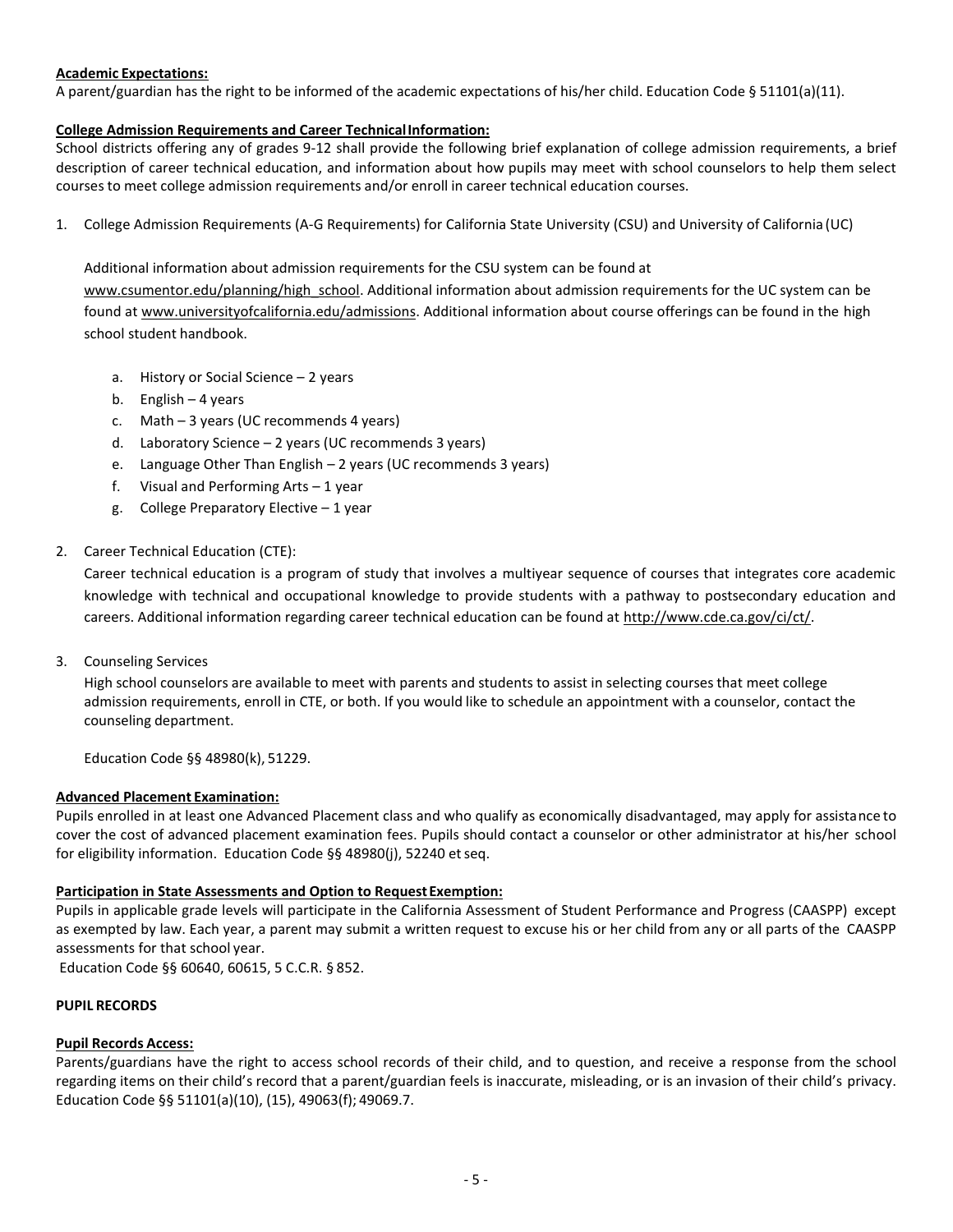## **Notification of Privacy Rights ofPupils:**

Federal and state laws grant certain privacy rights and rights of access to pupil records to students and to their parents/guardians. Full access to all personally identifiable written records, maintained by the school district or county office must be granted to: (1) Parents/guardians of a student age 17 or younger; and (2) Students age 18 or older, or students who are attending an institution of postsecondary instruction ("adult student"). In addition, parents/guardians of a student age 18 or older who is dependent for tax purposes, students age 16 or older or who have completed the 10<sup>th</sup> grade, and students age 14 or older who are both a "homeless child or youth" and an "unaccompanied youth" as defined in the McKinney-Vento Homeless Assistance Act ("eligible student"), must be permitted access to those particular pupil records relevant to the legitimate educational interest of the requester.

Parents/guardians, or an adult or eligible student, may review individual records by making a request to the principal. The principal will provide explanations and interpretations ifrequested.

In addition, a parent/guardian, adult or eligible student may receive a copy of any information in the pupil's records at a reasonable cost per page. School district and county office policies and procedures relating to types of records, kinds of information retained, persons responsible for maintaining pupil records, directory information, access by other persons, review, and to the challenge to content of records are available through the principal of their child's school or his/her designee. Parents/guardians may contact their child's school to review the log listing those who have requested or received information from their child's pupil records. Access to a pupil's records will only be granted to those with a legitimate educational interest.

When a student moves to a new school district, records will be forwarded upon request of the new district. At the time of transfer, the parent/guardian or an eligible student may challenge, review or receive a copy at reasonable fee of the requested records. Parents/guardians may contact the school district or county office for any policy regarding the review and expungement of pupil records.

If you believe the school district or county office is not in compliance with federal regulations regarding privacy, you may file a complaint with the Family Policy Compliance Office of the U.S. Department of Education at 400 Maryland Avenue, SW, Washington, DC 20202-5920.

The school district also makes certain student directory information available in accordance with state and federal laws. This means that each student's name, birth date, address, telephone number, email address, major field of study, participation in officially recognized activities and sports, weight and height of members of athletic teams, dates of attendance, degrees and awards achieved, and the most recent previous public or private school attended by the student, may be released to certain specified agencies. Appropriate directory information may not be provided to any private, profit making entity other than employers, prospective employers or to representatives of the news media. Names and addresses of seniors or terminating students may be given to public or private schools and colleges. Directory information does not include citizenship status, immigration status, place of birth, or any other information indicating national origin and the district will not release such information without parental consent or a court order

Upon written request from the parent/guardian of a student age 17 or younger, the school district will withhold directory information about the student. (Fill out Part III of Form A to make a request.) If the student is 18 or older or enrolled in an institution of post-secondary instruction and makes a written request, the student's request to deny access to directory information will be honored. Requests should be submitted within 30 calendar days of receipt of this notification.

Directory information will not be released regarding a student identified as a "homeless child or youth" as defined in the McKinney-Vento Homeless Assistance Act, unless a parent or student accorded parental rights has provided prior written consent that the directory information may be released.

Education Code §§ 49060-49078, 51101; FERPA 20 U.S.C. § 1232g; 34 C.F.R. §99.37.

## **Disclosure of Student Information Pursuant to Court Order orSubpoena**:

Information concerning a student must be furnished in compliance with a court order or lawfully issued subpoena. Reasonable effort shall be made to notify the parent/guardian in advance of disclosing student information pursuant to a lawfully issued subpoena, and in the case of compliance with a court order, if lawfully possible within the requirements of the order. Education Code § 49077.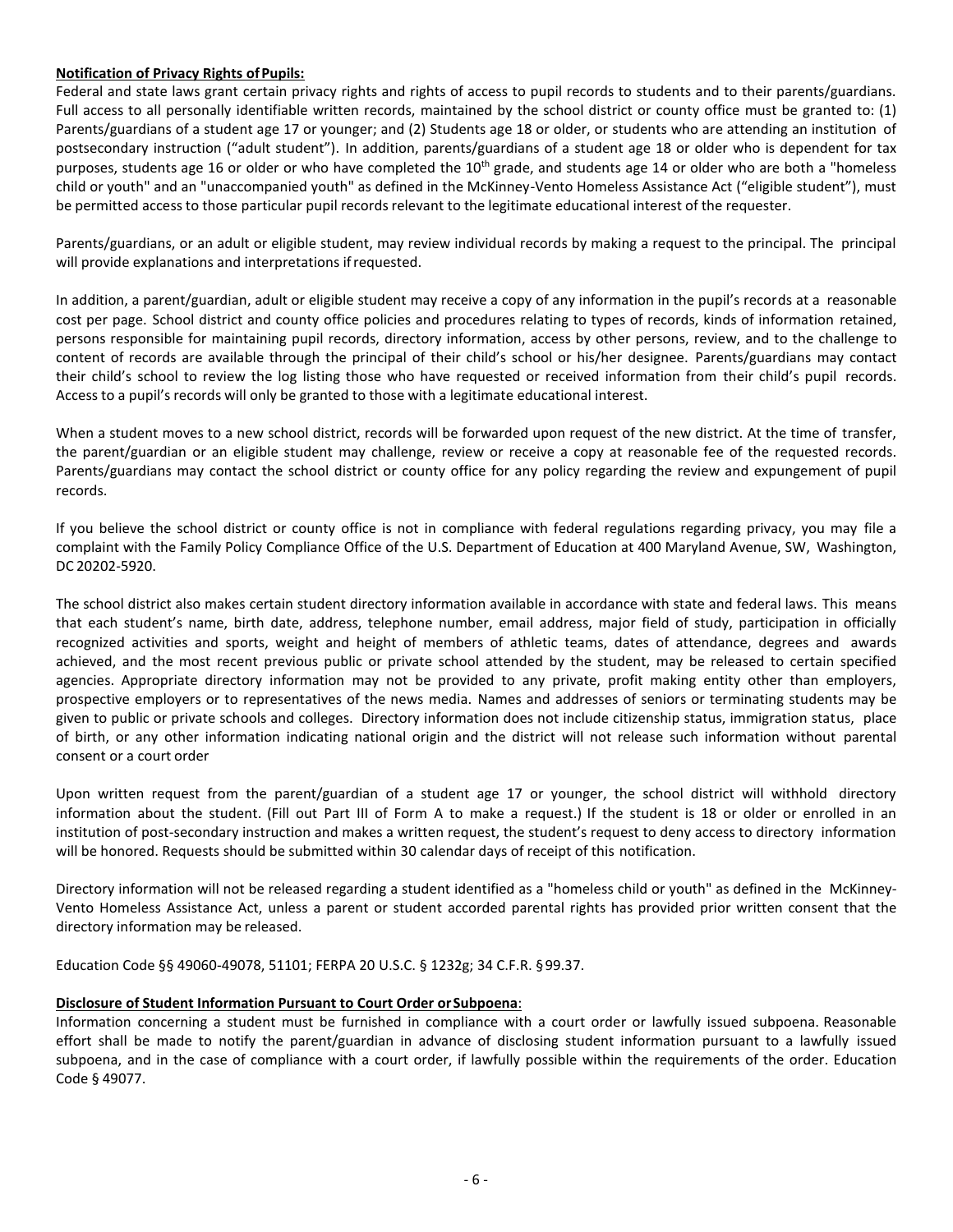### **ATTENDANCE, TEMPORARY INSTRUCTION AND ENROLLMENT**

### **Excused Absences:**

No pupil will have his/her grade reduced or suffer a loss of academic credit on account of an excused absence when missed assignments and tests that can reasonably be provided are satisfactorily completed within a reasonable period of time. An excused absence is defined in Education Code section 48205 as an absence:

- 1. Due to the pupil's illness.
- 2. Due to quarantine under the direction of a county or city health officer.
- 3. For the purpose of having medical, dental, optometrical, or chiropractic service rendered.
- 4. For the purpose of attending the funeral services of a member of the pupil's immediate family as defined in the Education Code, so long as the absence is not more than one day if the service is conducted in California and not more than three days if the services are conducted outside California.
- 5. For the purpose of jury duty in the manner provided for by law.
- 6. Due to the illness or medical appointment during school hours of a child of whom the pupil is the custodial parent, including absences to care for a sick child for which the school shall not require a note from a doctor.
- 7. For justifiable personal reasons, including, but not limited to, an appearance in court, attendance at a funeral service, observance of a holiday or ceremony of the pupil's religion, attendance at religious retreats which shall not exceed four (4) hours per semester, or attendance at an employment conference, when the pupil's absence has been requested in writing by the parent or guardian and approved by the principal or a designated representative pursuant to uniform standards established by the governing board.
- 8. For the purpose of serving as a member of a precinct board for an election pursuant to § 12302 of the Elections Code.
- 9. For the purpose of spending time with a member of the pupil's immediate family who is an active duty member of the uniformed services, as defined in Education Code 49701, and has been called to duty for, is on leave from, or has immediately returned from, deployment to a combat zone or combat support position. Absences granted pursuant to this paragraph shall be granted for a period of time to be determined at the discretion of the superintendent of the school district.
- 10. For the purpose of attending the pupil's naturalization ceremony to become a United States citizen.
- 11. Authorized at the discretion of a school administrator, as described in subdivision (c) of Section 48260.

A pupil with an excused absence shall be allowed to complete all assignments and tests missed during the absence that can be reasonably provided and, upon satisfactory completion within a reasonable period of time, shall be given full credit therefor. The teacher of any class from which a pupil is absent shall determine the tests and assignments shall be reasonably equivalent to, but not necessarily identical to, the tests and assignments that the pupil missed during the absence.

Education Code §§ 48980(a), (i), 48205; Elections Code § 12302.

## **Absence for Religious Exercises/Instruction:**

With parent/guardian written consent, a student may be excused from school in order to participate in religious exercises or instruction consistent with the limitations specified in Education Code section 46014 provided the district's Board has adopted a resolution permitting such absence and has adopted regulations governing such absences and the reporting thereof. Education Code §§ 46014, 48980(a)*.*

## **Attendance Options:**

California law gives parents/guardians the right to receive notification of all existing statutory attendance options and local attendance options available in the school district, including options for meeting residency requirements for school attendance, programmatic options offered within local attendance areas, and any special programmatic options available on both an interdistrict and intradistrict basis.

Parents/guardians may contact their student's school or district of residence for more information about the available statutory and local attendance options, including information regarding application procedures for alternative attendance areas or programs and district application form(s) for requesting a change of attendance, and for information regarding the appeals process, if any, when a change of attendance is denied.

Education Code § 48980(g).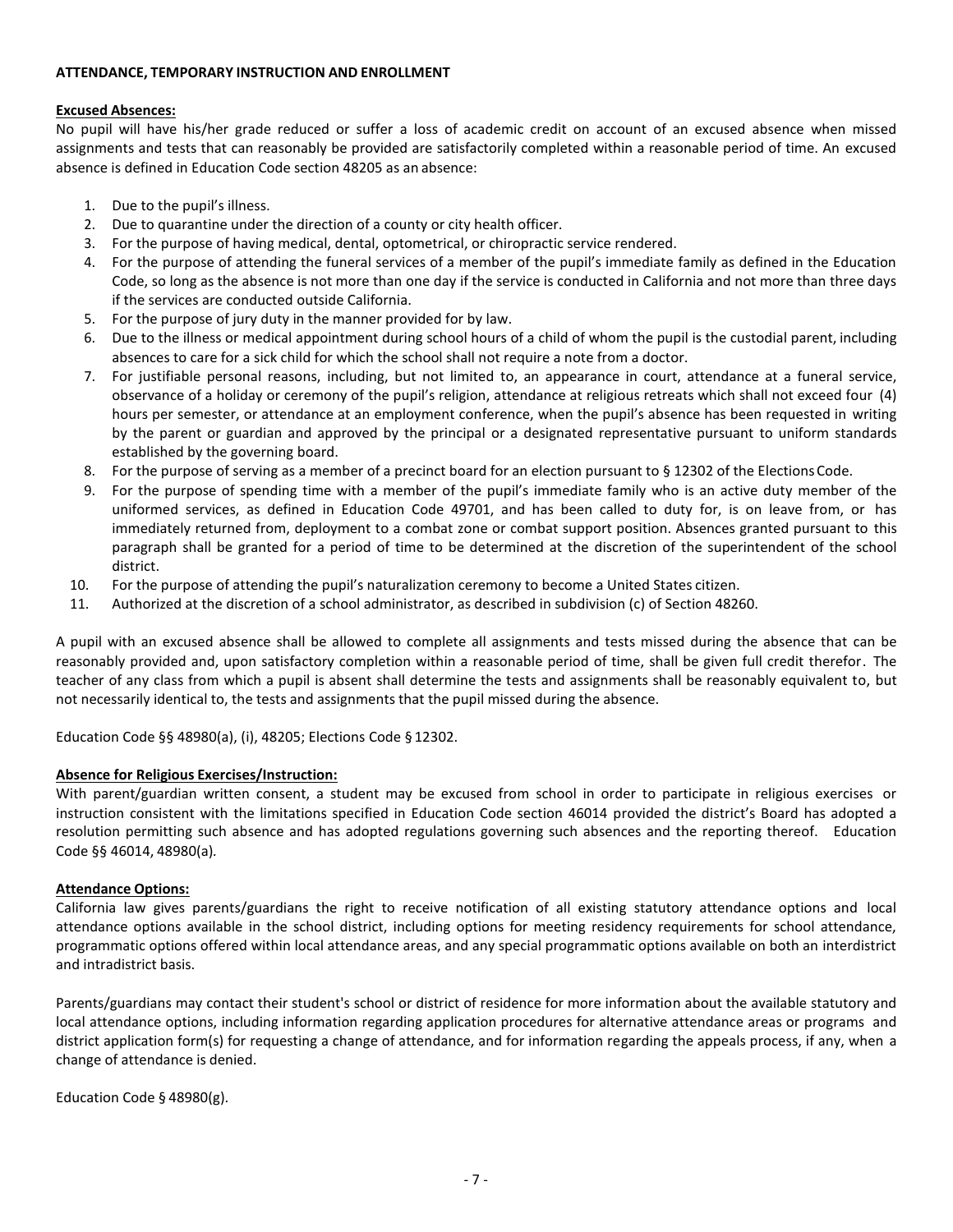## **Individual Instruction:**

Except for pupils receiving individual instruction provided pursuant to a school district or county office-sponsored program, a pupil with a temporary disability which makes attendance in the regular day classes or alternative education program in which the pupil is enrolled impossible or inadvisable shall receive either individual instruction at home provided by the school district in which the pupil is deemed to reside, or individual instruction in a hospital or other residential health facility, excluding state hospitals, provided by the school district in which the hospital or other residential health facility is located. Education Code §§ 48206.3; 48980(b).

## **Residence When Hospitalized:**

Notwithstanding compulsory education requirements, a pupil with a temporary disability who is in a hospital or other residential health facility, excluding a state hospital, which is located outside of the school district in which the pupil's parent/guardian resides shall be deemed to have complied with the residency requirements for school attendance in the school district in which the hospital is located. It shall be the primary responsibility of the parent/guardian of a pupil with temporary disability to notify the school district in which the pupil is deemed to reside of the pupil's presence in a qualifying hospital. Education Code §§ 48207, 48208, 48980(a).

### **Residence Based on Parent/Guardian Employment:**

A pupil complies with the residency requirements for school attendance in a school district, if the pupil's parent or guardian resides outside the boundaries of that school district but is employed and lives with the pupil at the place of his/her employment within the boundaries of the school district for a minimum of 3 days during the school week. Education Code § 48204(a)(7).

A pupil may also be deemed a pupil having complied with the residency requirements for school attendance in a school district if at least one parent/guardian is physically employed within the boundaries of that district for a minimum of 10 hours during the school week. Education Code § 48204(b).

### **Students of Active Military Parent/Guardian:**

A child shall be deemed to meet residency requirements for school attendance in a school district, if he or she is a student whose parent/guardian is transferred, or is pending transfer to a military installation within the state while on active military duty pursuant to an official military order, and the student's parent/guardian has provided proof of residence in the school district within 10 days after the published arrival date provided on official documentation. Education Code § 48204.3

### **Pupil of California Resident Parents Departed State Against their Will:**

A pupil complies with the residency requirements for school attendance in a school district if his/her parent(s)/guardian(s) were residents of the state but departed against their will, and the pupil seeks admission to a school of a school district, if certain requirements are met. Education Code § 48204.4.

### **Attendance Where Caregiver Resides:**

If your child lives in the home of a caregiving adult, as defined by law, your child may attend the school district in which that residence is located. Execution of an affidavit, under penalty of perjury, by the caregiving adult is required to determine that your child lives in the caregiver's home. Education Code § 48204(a); Family Code §§ 6550, 6552.

### **Intradistrict Enrollment:**

Residents of a school district may apply to enroll their child in other schools within the district to attend on a space available basis. Intradistrict enrollment is not applicable to districts with only one school or with schools that do not serve any of the same grade levels. Education Code § 35160.5(b).

### **Interdistrict Attendance:**

A pupil may attend a school in a district other than the pupil's district of residence pursuant to an interdistrict agreement. Each school district has adopted policies regarding interdistrict attendance. You may contact your student's school for an application and further information. Education Code §§ 46600 et seq.

### **Specific School Request:**

Parents/guardians have the right to request a specific school and to receive a response. Such a request does not obligate the school to grant the request. Education Code § 51101(a)(6).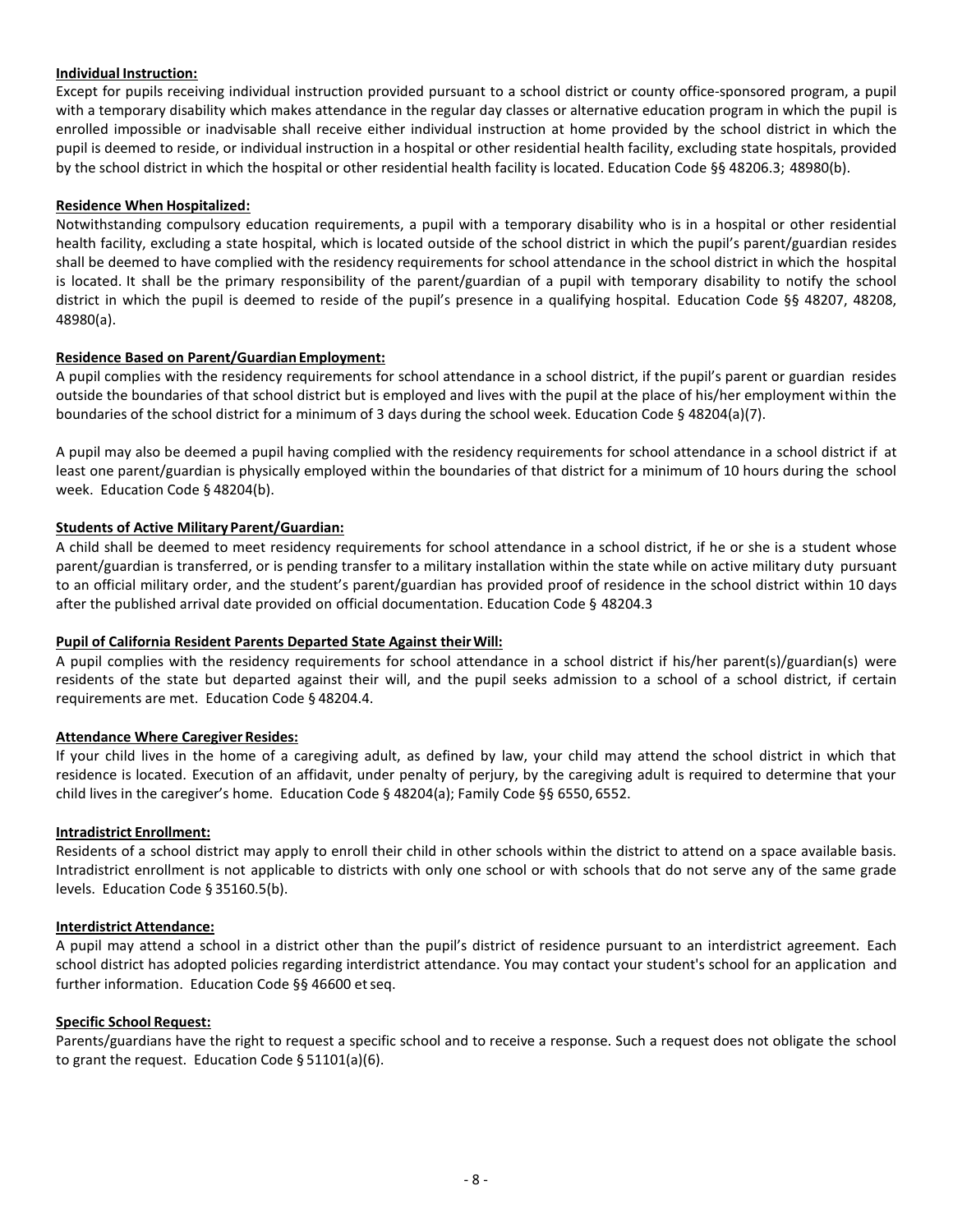### **Notice of Alternative Schools:**

California state law authorizes all school districts to provide for alternative schools. Section 58500 of the Education Code defines an alternative school as a school or separate class group within a school which is operated in a manner designed to:

- a. Maximize the opportunity for students to develop the positive values of self-reliance, initiative, kindness, spontaneity, resourcefulness, courage, creativity, responsibility and joy.
- b. Recognize that the best learning takes place when the student learns because of his desire to learn.
- c. Maintain a learning situation maximizing student self-motivation and encouraging the student in his own time to follow his own interests. These interests may result wholly or in part from a presentation by his teachers of choices of learning projects.
- d. Maximize the opportunity for teachers, parents, and students to cooperatively develop the learning process and its subject matter. This opportunity shall be a continuous, permanent process.
- e. Maximize the opportunity for the students, teachers, and parents to continuously react to the changing world, including but not limited to the community in which the school is located.

In the event any parent/guardian, pupil, or teacher is interested in further information concerning alternative schools, the county superintendent of schools, the administrative office of this district, and the principal's office in each attendance unit have copies of the law available for your information. This law particularly authorizes interested persons to request the governing board of the district to establish alternative school programs in each district. Contact the school for more information. Education Code §§ 58500; 58501.

### **MISCELLANEOUS**

### **Parent Involvement:**

A parent/guardian has the right to participate as a member of a school site council, a parental advisory committee, or a site-based management leadership team in accordance with the rules governing parent membership of those organizations. A copy of the school district's policy regarding Parent Involvement is attached to this notice. Education Code § 51101(a)(14).

#### **Volunteering Time and Resources:**

Parents/guardians may volunteer their time and resources for the improvement of school facilities and programs under the supervision of district employees, including, but not limited to, providing assistance in the classroom with the approval, and under the direct supervision, of the teacher. Although volunteer parents may assist with instruction, primary instructional responsibility shall remain with the teacher. Education Code § 51101(a)(3).

### **Open Campus:**

A school district that has decided to permit pupils enrolled in a high school to leave the school grounds during the lunch period is not liable for the conduct or safety of any pupil during such times as the pupil has left the school grounds during the lunch period. Education Code § 44808.5.

### **Pupils with Exceptional Needs:**

Nevada County school districts are included in the Nevada County Special Education Local Plan Area ("SELPA"). Pupils with exceptional needs, as defined by Education Code § 56026, have a right to a free and appropriate public education. If you believe your child is in need of special education services, contact your school principal or the Nevada County Office of Education at (530) 478-6400.

Some pupils with special needs who do not qualify for special education may qualify for assistance under Section 504 of the Rehabilitation Act if he/she has a physical or mental impairment which substantially limits one or more major life activities, has a record of such impairment, or is regarded as having such impairment. The school district and county office have policies and procedures to identify and evaluate any student who may need assistance in his/her educational program or to provide access into district programs. Pupils or parents or others who have questions or concerns regarding the Section 504 policy may contact the school district or the county office.

### **Minimum Age for Admission to Kindergarten:**

Districts shall admit a pupil into kindergarten at the beginning of the school year, or at a later time in the same school year, if the pupil will be 5 years of age on or before September 1 of the school year. Education Code § 48000(a).

### **Free or Reduced Price Meals:**

Free or reduced price meals are available for needy pupils. Contact the school for eligibility information. Education Code §§ 49500 et seq. - 9 -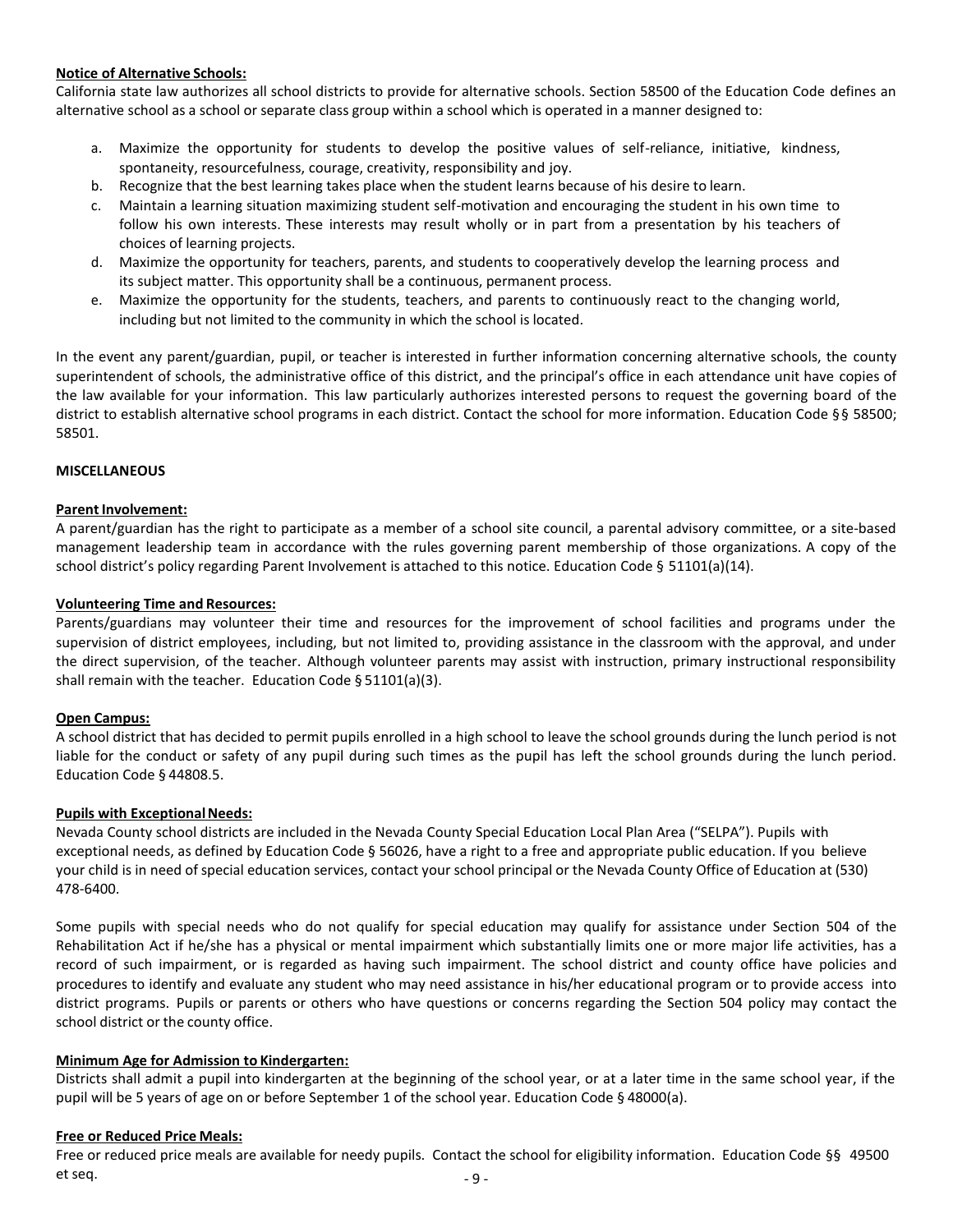### **Pregnant and Parenting Pupils:**

Pregnant and parenting pupils as defined in Education Code section 46015, have rights and options available to them, including, but not limited to, the provision of parental leave and reasonable lactation accommodations on campus. Education Code §§ 222, 222.5, 46015, 48980(a).

### **Personal Property:**

School districts and the county office are not responsible for personal property. Pupils are discouraged from bringing noninstructional items to school. Education Code § 35213.

### **Parent Responsibility:**

Parents/guardians are liable for all damages caused by the willful misconduct of their minor children which results in the death or injury to other students, school personnel, school volunteer or school property. Education Code § 48904; Civil Code § 1714.1.

### **Asbestos Management Plan:**

The school district has a current asbestos management plan for each school site available for inspection at the district offices during normal business hours. 40 C.F.R. § 763.93; Education Code § 49410 etseq.

### **Use of Pesticide Products:**

Please find attached to this notice a list of pesticide products expected to be applied at school sites this year. Recipients of this notice may register with their school site if they wish to receive notification of individual pesticide applications at the school site. Education Code §§ 17612, 48980.3.

## **Uniform Complaint Procedures:**

The school district and county office have adopted Uniform Complaint Procedures (UCP) for the filing, investigation and resolution of complaints subject to the UCP process, including those alleging unlawful discrimination, harassment, intimidation, and bullying, based on a person's actual or perceived characteristics of race or ethnicity, color, ancestry, nationality, national origin, ethnic group identification, age, religion, marital, pregnancy, or parental status, physical or mental disability, sex, sexual orientation, gender, gender identity, gender expression, or genetic information, or any other characteristic identified in Education Code 200 or 220, Government Code 11135, or Penal Code 422.55, or based on his/her association with a person or group with one or more of these actual or perceived characteristics; failure to comply with specified state and/or federal laws governing educational programs, including, adult education programs, consolidated categorical aide programs, migrant education, vocational education, physical education instructional minutes (grades 1-6), child care and development programs, child nutrition programs, special education programs, course periods without educational content (grades 9-12), education of pupils in foster care and pupils who are homeless, compensatory education, and accommodations for lactating students, and pregnant and parenting students; school safety plans; failure to comply with Local Control and Accountability Plan requirements; and for unlawfully charging pupil fees. A copy of the district or county office's Uniform Complaint Procedures is enclosed with this Notice. 5 C.C.R. § 4600 et seq.; Education Code § 49013, 48853.5

### **Williams Uniform Complaint Procedure:**

The school district and county office have adopted policies and procedures regarding complaints for deficiencies related to textbooks and instructional materials, emergency or urgent facilities conditions that pose a threat to the health and safety of students or staff, and teacher vacancy and misassignment. For more information regarding Williams Uniform Complaint Procedures and/or to obtain a complaint form or assistance with the process, please contact the school district or the county office. 5 C.C.R. § 4680 et seq.; Education Code § 35186.

### **FEDERAL REGULATIONS & ACTS**

### **Individuals with Disabilities:**

In accordance with federal and state laws, the school district and county office will not discriminate against an individual with disabilities as far as involvement in programs and activities and in the use of facilities. If your child needs special accommodations, please contact the school district or the county office. 34 C.F.R. §§ 104.8,106.9.

## **Nondiscrimination:**

The school district and county office have a policy of nondiscrimination on the basis of a person's race, color, ancestry, nationality, national origin, immigration status, ethnic group identification, age, religion, marital, pregnancy, or parental status, physical or mental disability, sex, sexual orientation, gender, gender identity or expression, or genetic information; a perception of one or more of such characteristics; or association with a person or group with one or more of these actual or perceived characteristics, in any of its policies, practices or procedures programs or activities. The school district's and county office's nondiscrimination policy comply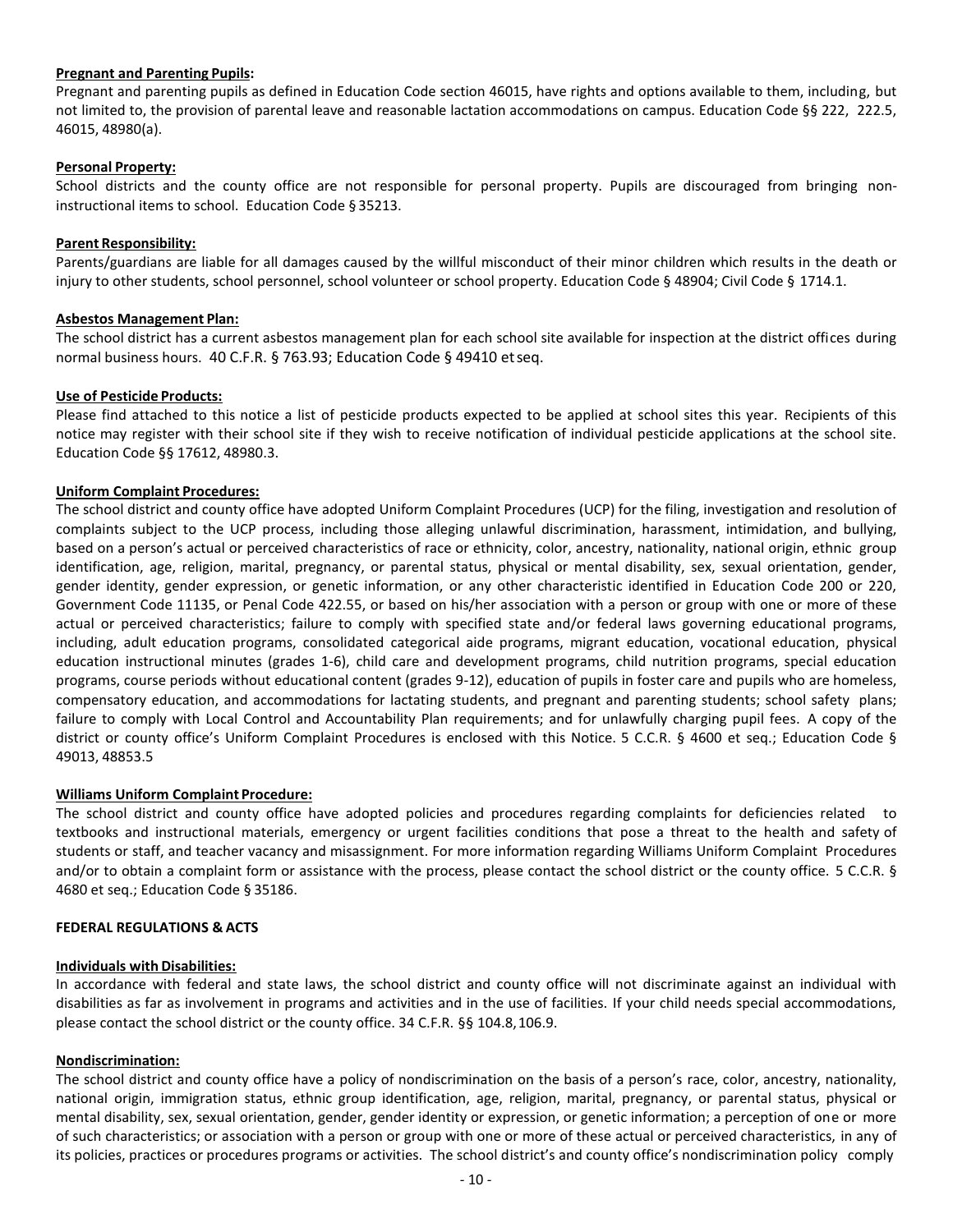with the requirements of Title VI and Title VII of the Civil Rights Act of 1964, Title IX of the Education Amendments of 1972, Section 504 the Rehabilitation Act of 1973, the Individuals With Disabilities Education Improvement Act of 2004 and other related state and federal laws. Pupils or parents or any other individual having questions or concerns regarding these nondiscrimination and harassment policies or who may wish to file a complaint, should contact the school district or the county office. Education Code § 220; 5 C.C.R. §§ 4900 etseq.

## **Immigration Enforcement - "Know Your Rights":**

All students have a right to a free public education, regardless of immigration status or religious beliefs. The California Attorney General's website provides "know your rights" resources for immigrant students and family members online at: <https://oag.ca.gov/immigrant>

Education Code § 234.7.

## **Professional Qualifications of Teachers:**

At the beginning of each school year, parents/guardians may request information regarding the professional qualifications of their child's classroom teachers including, at a minimum:

- Whether the teacher has met state qualification and licensing criteria for the grade level(s) and subject area(s) in which the teacher provides instruction.
- Whether the teacher is teaching under an emergency or other provisional status through which state qualification or licensing criteria have been waived.
- Whether the teacher is teaching in the field of discipline of the certification of the teacher.
- Whether their child is provided services by paraprofessionals, and if so, their qualifications.

20 U.S.C. § 6312; 34 C.F.R. § 200.61.

## **Access by Military Recruiters**:

Military recruiters will have access to all secondary pupils' names, addresses and phone listings unless a parent/guardian requests that such information not be released without the prior written consent of the parent/guardian. 10 U.S.C. § 503; 20 U.S.C. §7908.

## **Model Notification of Rights Under the Protection of Pupil Rights Amendment (PPRA):**

PPRA affords parents/guardians of elementary and secondary students certain rights regarding the conduct of surveys, collection and use of information for marketing purposes, and certain physical exams. These include, but are not limited to, the rightto:

- Consent before students are required to submit to a survey that concerns one or more of the following protected areas ("protected information survey") if the survey is funded in whole or in part by a program of the U.S. Department of Education (ED):
	- 1. Political affiliations or beliefs of the student or student's parent;
	- 2. Mental or psychological problems of the student or student's family;
	- 3. Sex behavior or attitudes;
	- 4. Illegal, anti-social, self-incriminating, or demeaning behavior;
	- 5. Critical appraisals of others with whom respondents have close family relationships;
	- 6. Legally recognized privileged relationships, such as with lawyers, doctors, or ministers;
	- 7. Religious practices, affiliations, or beliefs of the student or student's parent; or
	- 8. Income, other than as required by law to determine program eligibility.
- Receive notice and an opportunity to opt a student out of:
	- 1. Any other protected information survey, regardless of funding;
	- 2. Any non-emergency, invasive physical exam or screening required as a condition of attendance, administered by the school or its agent, and not necessary to protect the immediate health and safety of a student, except for hearing, vision, or scoliosis screenings, or any physical exam or screening permitted or required under State law; and
	- 3. Activities involving collection, disclosure, or use of personal information collected from students for marketing or to sell or otherwise distribute the information to others. (This does not apply to the collection, disclosure, or use of personal information collected from students for the exclusive purpose of developing, evaluating, or providing educational products or services for, or to, students or educational institutions.)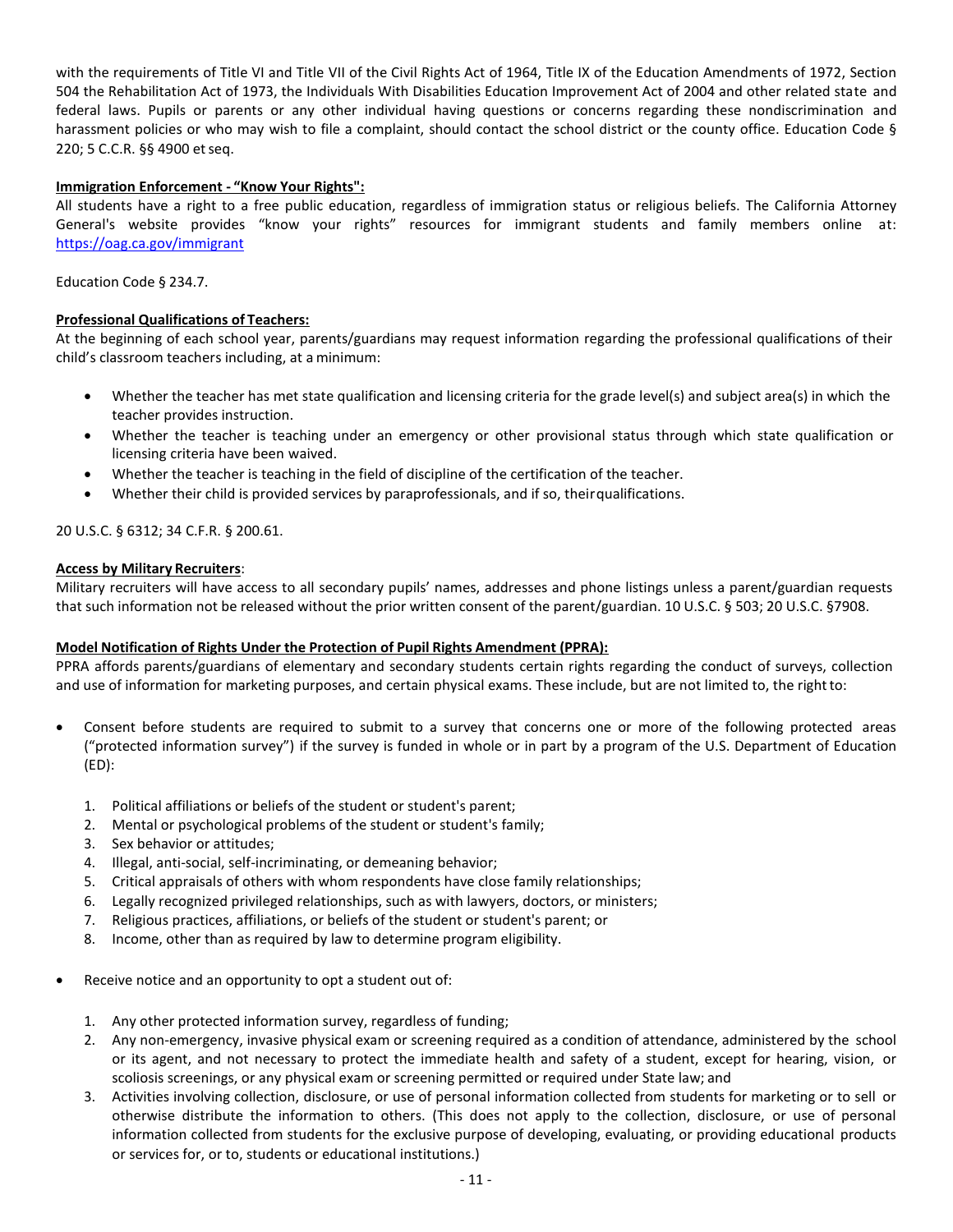- Inspect, upon request and before administration or use:
	- 1. Protected information surveys of students and surveys created by a third party;
	- 2. Instruments used to collect personal information from students for any of the above marketing, sales, or other distribution purposes; and
	- 3. Instructional material used as part of the educational curriculum.

These rights transfer from the parents to a student who is 18 years old or an emancipated minor under State law. Board policies regarding these rights may be obtained from the school district or county office.

Parents/guardians who believe their rights have been violated may file a complaintwith:

Family Policy Compliance Office U.S. Department of Education 400 Maryland Avenue, S.W. Washington, D.C. 20202-5920

20 U.S.C. § 1232h.